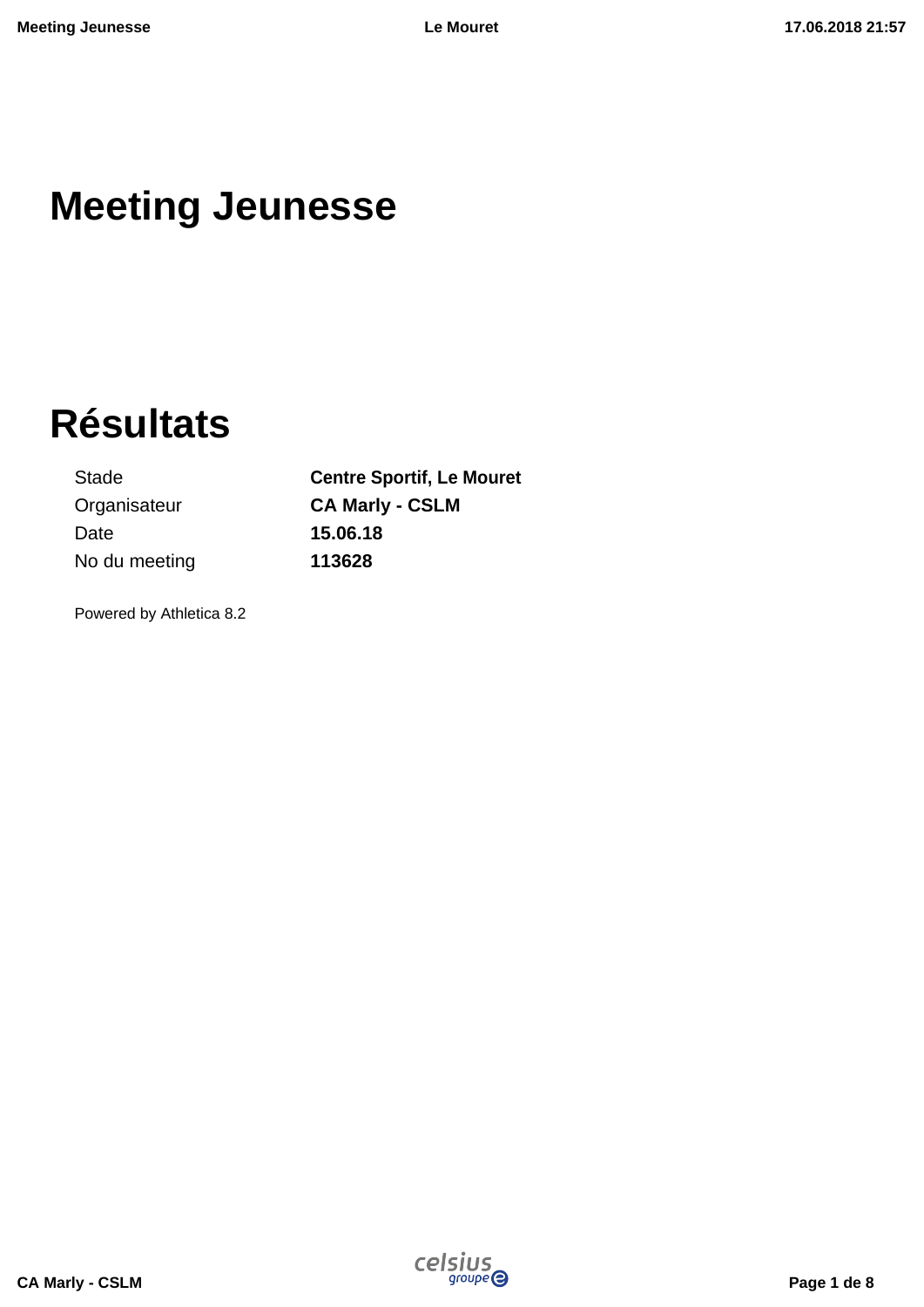### **MAN / U18 M / U20 M 100 m**

#### Finale 15.06.18 21:00

#### **Rang Nom An Société Pays Performance Vent Beme**  1. Dietrich Naum 02 CA Belfaux SUI 12.43 0.0 1. Grandjean Baptiste 02 AthleticaVeveyse BEL **PB 12.70** 0.0 1. Wegmann Walther **99 SATUS Biel-Stadt** SUI 11.37 0.0 2. Nanini Luca 03 CEP Cortaillod SUI 12.41 0.0 2. Riedo Julian 02 TSV St. Antoni SUI 13.25 0.0 2. Veri Sylvain **13.08** 01 Les Paccots **SUI** 13.08 0.0 3. Barras Cédric **12.46** 02 CA Belfaux **SUI** 12.46 0.0 3. Egger Mike 02 TSV St. Antoni SUI **PB 14.50** 0.0 Margelisch Damien 02 AthleticaVeveyse SUI DNS

#### **U16 M 80 m**

#### Finale 15.06.18 20:30

| Rang Nom |                        | An Société                                  | <b>Pays Performance</b> |          | <b>Vent</b> | <b>Beme</b> |
|----------|------------------------|---------------------------------------------|-------------------------|----------|-------------|-------------|
|          | 1. Kaeser Silvan       | 04 TSV St. Antoni                           | <b>SUI</b>              | 9.98     | 0.0         |             |
|          | 2. Nanini Luca         | 03 CEP Cortaillod                           | SUI                     | PB 10.03 | 0.0         |             |
|          | 3. Renevey Adrien      | 04 CA Belfaux                               | <b>SUI</b>              | 10.51    | 0.0         |             |
|          | 4. Hirsbrunner Nicolas | 04 AthleticaVeveyse                         | SUI                     | 10.55    | $-1.0$      |             |
|          | 5. Wandeler Malick     | 04 CA Fribourg                              | SUI                     | PB 10.56 | 0.0         |             |
|          | 6. Thalmann Aurélien   | 03 FSG Estavayer-le-Lac                     | <b>SUI</b>              | PB 10.66 | 0.0         |             |
|          | 7. Thonney Florian     | 03 FSG Chexbres                             | <b>SUI</b>              | 10.78    | $-1.0$      |             |
|          | 8. Meylan Nicolas      | 03 Société de Gymnastique de Saint-<br>Prex | <b>SUI</b>              | 11.10    | 0.0         |             |
|          | 9. Berset Antoine      | 03 CA Belfaux                               | <b>SUI</b>              | 11.15    | 0.0         |             |
|          | 10. Buclin Antoine     | 04 CS Marsens                               | SUI                     | 11.47    | $-0.2$      |             |
|          | 11. Handschin Nordahl  | 03 SA Bulle                                 | SUI                     | 11.71    | 0.0         |             |
|          | 12. Roux Evan          | 04 CA Gibloux Farvagny                      | SUI                     | 11.79    | $-0.2$      |             |
|          | 13. Chelali Saadi      | 03 CA Belfaux                               | <b>SUI</b>              | 12.27    | $-0.2$      |             |
|          | 14. Brodard Augustin   | 04 CS Le Mouret                             | SUI                     | 12.50    | $-1.0$      |             |
|          | 15. Marro Armand       | 04 CS Marsens                               | <b>SUI</b>              | 12.54    | $-0.2$      |             |

# **U14 M 60 m**

#### Finale 15.06.18 19:50

| Rang Nom |                       | An Société                   | <b>Pays Performance</b> |                | <b>Beme</b> |
|----------|-----------------------|------------------------------|-------------------------|----------------|-------------|
|          | 1. Sudan Simon        | 05 SA Bulle                  | <b>SUI</b>              | 8.79           |             |
|          | 2. Aeby Tim           | 06 TSV Düdingen              | <b>SUI</b>              | 8.84           |             |
|          | 3. Moretto Elia Nando | 06 TSV Düdingen              | <b>SUI</b>              | 8.89           |             |
|          | 4. Valnet Guillaume   | 06 SA Bulle                  | <b>SUI</b>              | <b>SB 9.07</b> |             |
|          | 5. Jaggi Alaric       | 06 AthleticaVeveyse          | SUI                     | <b>PB 9.12</b> |             |
|          | 6. Magne Antonin      | 06 CA Gibloux Farvagny       | SUI                     | 9.17           |             |
|          | 6. Niederberger Lenny | 05 Athletic Team Rechthalten | SUI                     | <b>SB 9.17</b> |             |
|          | 8. Etter Melvin       | 05 FSG Chexbres              | <b>SUI</b>              | 9.21           |             |
|          | 9. Fournier Simeon    | 06 CA Marly                  | SUI                     | <b>SB 9.28</b> |             |
|          | 10. CLEMENT ARTHUR    | 06 SA Bulle                  | SUI                     | 9.36           |             |
|          | 11. Matthey Léo       | 06 SA Bulle                  | <b>SUI</b>              | <b>SB 9.39</b> |             |
|          | 12. Kaeser Livio      | 06 TSV St. Antoni            | SUI                     | 9.47           |             |

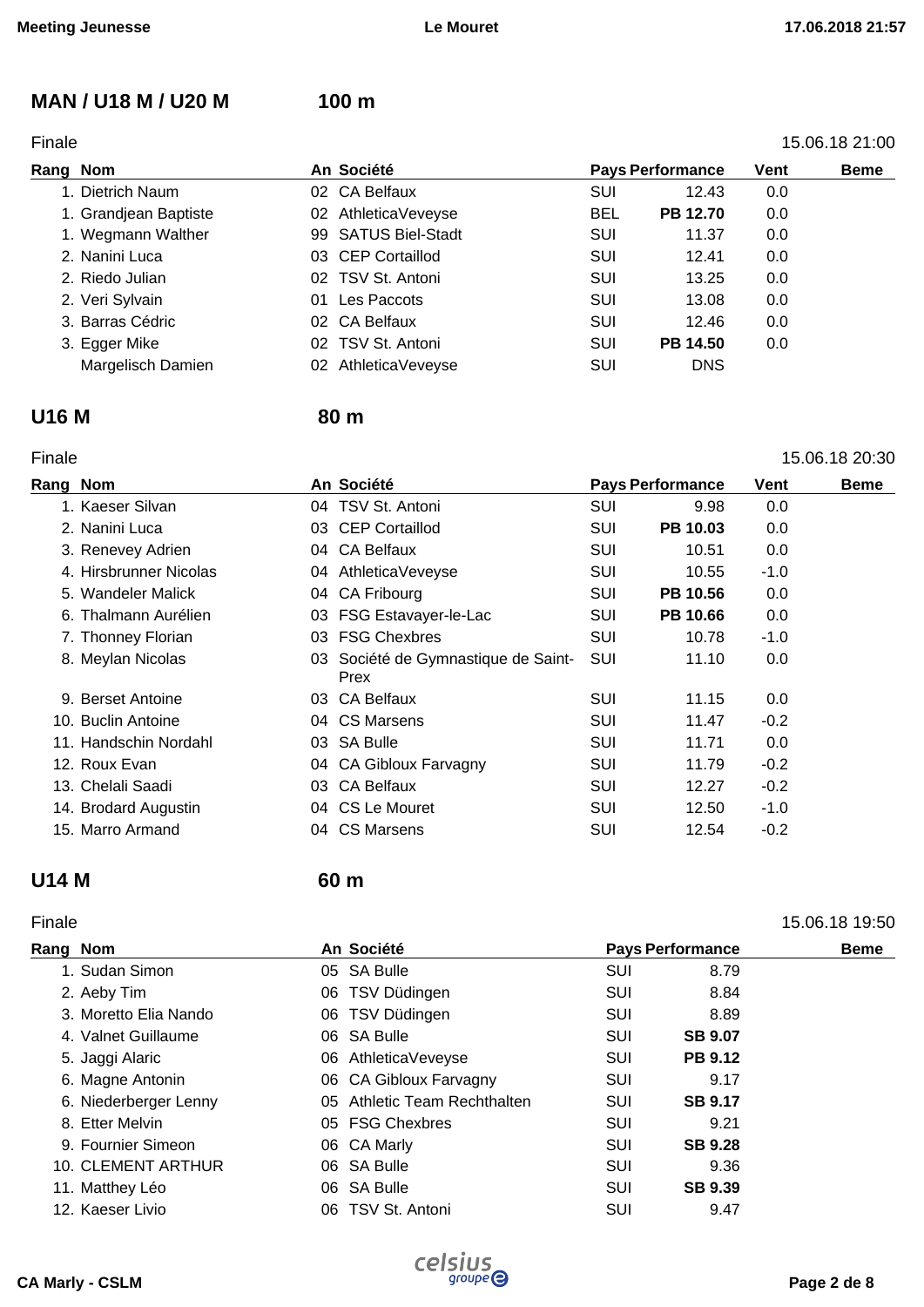# **U14 M 60 m (cont.)**

| Rang Nom                 | An Société                   |            | <b>Pays Performance</b> | <b>Beme</b> |
|--------------------------|------------------------------|------------|-------------------------|-------------|
| 13. Hammel Robin         | 05 AthleticaVeveyse          | SUI        | 9.48                    |             |
| 14. Bapst Marco          | 06 Athletic Team Rechthalten | SUI        | 9.62                    |             |
| 15. Bührer Matthieu      | 06 CA Fribourg               | SUI        | 9.67                    |             |
| 16. Emery Nils           | 06 AthleticaVeveyse          | <b>SUI</b> | 9.72                    |             |
| 17. Auderset Nils        | 06 TSV Düdingen              | <b>SUI</b> | <b>SB 9.82</b>          |             |
| 18. Castella Emile       | 05 SA Bulle                  | SUI        | 9.90                    |             |
| 19. Surchat Ewan         | 05 CA Gibloux Farvagny       | SUI        | 9.95                    |             |
| 20. Tâche Gabriel        | 06 AthleticaVeveyse          | SUI        | 10.09                   |             |
| 21. Kocher Leon          | 06 TSV Düdingen              | SUI        | 10.29                   |             |
| 22. Cudré-Mauroux Martin | 06 CS Le Mouret              | SUI        | 10.49                   |             |
| 23. Handschin Wieland    | 06 SA Bulle                  | <b>SUI</b> | 10.83                   |             |
| 24. Clerc Gabriel        | 06 SA Bulle                  | SUI        | 11.15                   |             |
| 25. Nicolet Mathieu      | 06 SA Bulle                  | SUI        | 11.20                   |             |
| <b>Pauchard Eric</b>     | 06 TSV Düdingen              | SUI        | <b>DNS</b>              |             |

### **U12 M 60 m**

#### Finale 15.06.18 18:30

| Rang Nom |                            |    | An Société             |            | <b>Pays Performance</b> | <b>Beme</b> |
|----------|----------------------------|----|------------------------|------------|-------------------------|-------------|
|          | 1. Goncalves Maxence       |    | 08 CS Marsens          | SUI        | <b>SB 9.12</b>          |             |
|          | 2. Henchoz Rémy            |    | 07 SA Bulle            | SUI        | 9.17                    |             |
|          | 3. Oberson Théo            |    | 07 SA Bulle            | <b>SUI</b> | 9.48                    |             |
|          | 3. Parrat Paul             |    | 08 CA Fribourg         | SUI        | <b>PB 9.48</b>          |             |
|          | 5. Brodard Vincent         |    | 07 CS Le Mouret        | SUI        | <b>SB 9.53</b>          |             |
|          | 6. Abid Amine              |    | 07 AthleticaVeveyse    | SUI        | PB 9.67                 |             |
|          | 7. Bettini Timeo           |    | 08 CS Le Mouret        | <b>SUI</b> | 9.76                    |             |
|          | 7. Chenaux Rémi            |    | 08 CA Gibloux Farvagny | SUI        | 9.76                    |             |
|          | 9. Oberholzer Simon        |    | 08 CS Le Mouret        | SUI        | PB 9.81                 |             |
|          | 10. Décorvet Grégory       |    | 08 CA Fribourg         | SUI        | 9.97                    |             |
|          | 11. Hebeisen Nils          |    | 08 CA Gibloux Farvagny | SUI        | PB 9.99                 |             |
|          | 12. Meuwly Angel-John      |    | 07 CS Le Mouret        | SUI        | 10.01                   |             |
|          | 13. Guex Nathanaël         |    | 08 AthleticaVeveyse    | SUI        | PB 10.04                |             |
|          | 14. Unternaehrer Léo       |    | 08 CS Marsens          | <b>SUI</b> | PB 10.09                |             |
|          | 14. Vonarb Jules           |    | 08 SA Bulle            | <b>FRA</b> | 10.09                   |             |
|          | 16. Angéloz Aurélien       |    | 07 AthleticaVeveyse    | <b>SUI</b> | PB 10.11                |             |
|          | 16. Meyer Rémy             |    | 08 CA Marly            | SUI        | 10.11                   |             |
|          | 18. Geinoz Loïc            | 07 | <b>CA Marly</b>        | <b>SUI</b> | 10.15                   |             |
|          | 19. Wicht Matéo            |    | 07 SA Bulle            | SUI        | 10.16                   |             |
|          | 20. Sciboz Gregory         |    | 08 CA Marly            | SUI        | PB 10.19                |             |
|          | 21. Yerly Damien           |    | 08 CS Le Mouret        | <b>SUI</b> | PB 10.21                |             |
|          | 22. Broillet Luca          |    | 07 CA Gibloux Farvagny | SUI        | PB 10.26                |             |
|          | 23. Rondeau Lilian         |    | 08 CA Fribourg         | SUI        | 10.31                   |             |
|          | 24. Missonier-Piera Mathis |    | 07 CS Le Mouret        | <b>SUI</b> | 10.32                   |             |
|          | 25. Risse Simon            |    | 08 SA Bulle            | SUI        | PB 10.34                |             |
|          | 26. Rallo Tony             |    | 08 CA Gibloux Farvagny | SUI        | 10.39                   |             |
|          | 27. Philipona Yvon         |    | 07 CS Marsens          | <b>SUI</b> | 10.40                   |             |
|          | 28. Mendes Coelho André    |    | 07 CS Le Mouret        | <b>POR</b> | <b>SB 10.48</b>         |             |
|          | 29. Payer Jules            |    | 08 FSG Chexbres        | SUI        | 10.67                   |             |
|          | 30. Carvalho Cristiano     |    | 07 CA Fribourg         | SUI        | 10.78                   |             |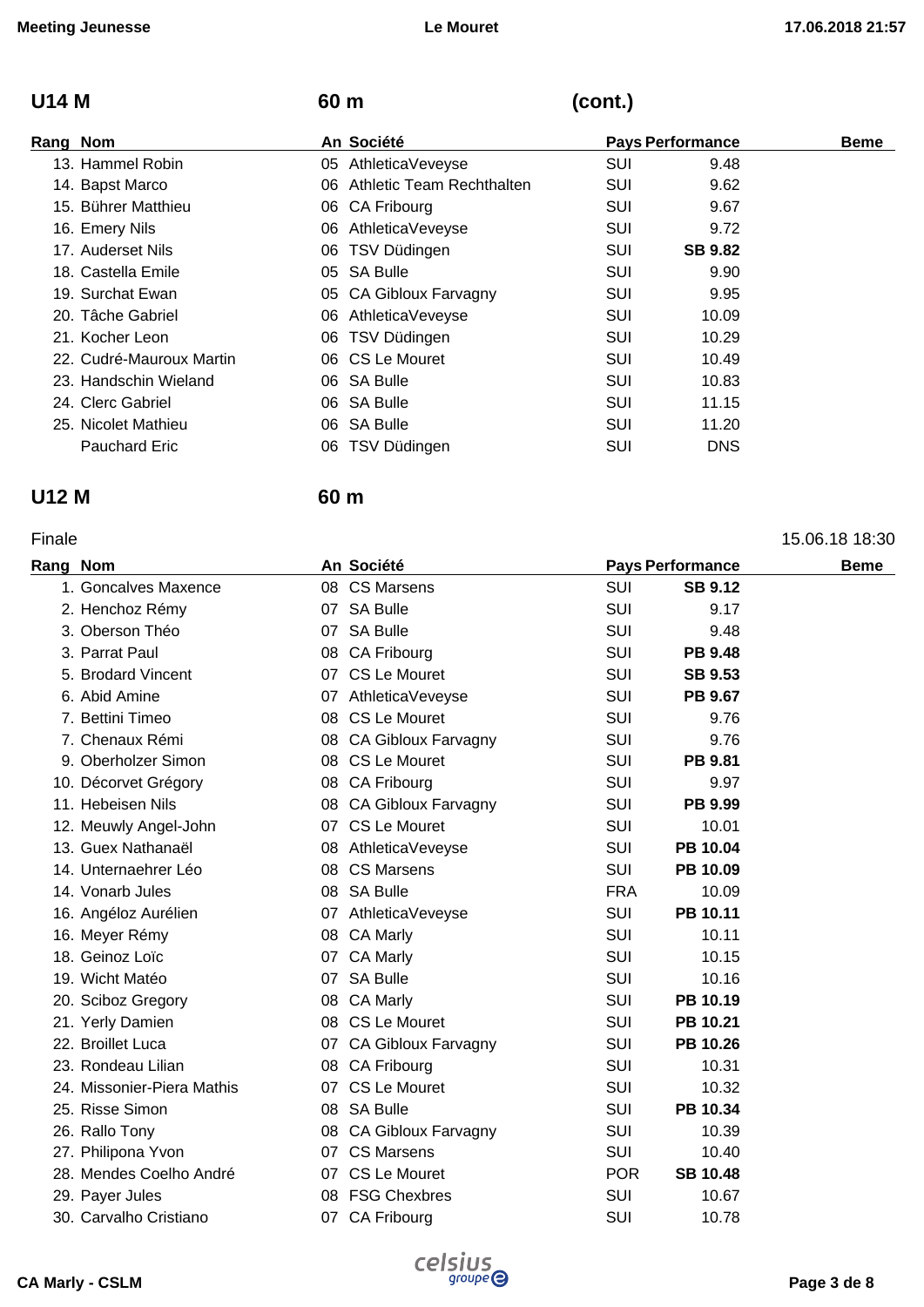### **U12 M 60 m (cont.)**

| Rang Nom |                        | An Société             | <b>Pays Performance</b> | <b>Beme</b> |  |
|----------|------------------------|------------------------|-------------------------|-------------|--|
|          | 31. Clerc Achille      | 08 SA Bulle            | PB 11.06<br>SUI         |             |  |
|          | 32. Nourdin Mathias    | 08 AthleticaVeveyse    | PB 11.15<br>SUI         |             |  |
|          | 33. Kurzo Léon         | 08 CA Gibloux Farvagny | PB 11.21<br>SUI         |             |  |
|          | 34. Rossier Julien     | 08 SA Bulle            | SUI<br>11.32            |             |  |
|          | 35. Nicolet Emile      | 08 SA Bulle            | SUI<br>11.37            |             |  |
|          | 36. Handschin Sigfried | 08 SA Bulle            | SUI<br>11.51            |             |  |
|          | 37. Caille Alex        | 08 SA Bulle            | SUI<br>11.65            |             |  |
|          | 38. Sciboz Lorcan      | 07 CS Le Mouret        | SUI<br>11.70            |             |  |

#### **U10 M 60 m**

| Finale |                       |    |                            |            |                         | 15.06.18 17:45 |
|--------|-----------------------|----|----------------------------|------------|-------------------------|----------------|
|        | Rang Nom              |    | An Société                 |            | <b>Pays Performance</b> | <b>Beme</b>    |
|        | 1. Philipona Michaël  |    | 09 CS Marsens              | SUI        | PB 10.11                |                |
|        | 2. Bochud Noé         |    | 09 CS Marsens              | SUI        | 10.36                   |                |
|        | 3. Dizerens Thomas    |    | 09 CS Marsens              | <b>SUI</b> | 10.41                   |                |
|        | 4. Abid Alexandre     | 09 | AthleticaVeveyse           | <b>SUI</b> | PB 10.44                |                |
|        | 5. Kurzo Jeremy       | 09 | <b>CA Gibloux Farvagny</b> | <b>SUI</b> | PB 10.46                |                |
|        | 6. Baldoni Noan       | 09 | AthleticaVeveyse           | SUI        | PB 10.53                |                |
|        | 7. Oberson Arthur     |    | 10 SA Bulle                | SUI        | PB 10.58                |                |
|        | 8. Goncalves Amaury   | 09 | <b>CS Marsens</b>          | SUI        | 10.79                   |                |
|        | 9. Bourdilloud Loïc   |    | 10 AthleticaVeveyse        | <b>SUI</b> | PB 10.89                |                |
|        | 10. Piller Antonin    |    | 10 CS Marsens              | SUI        | 11.00                   |                |
|        | 11. Zahnd Tim         | 09 | CA Fribourg                | SUI        | 11.09                   |                |
|        | 12. Regamey Quentin   |    | 09 SA Bulle                | SUI        | 11.14                   |                |
|        | 13. Vuadens Nolan     |    | 10 AthleticaVeveyse        | SUI        | 11.36                   |                |
|        | 14. Rossier Matthieu  | 11 | <b>SA Bulle</b>            | <b>SUI</b> | 11.38                   |                |
|        | 15. Murith Cyprien    | 09 | <b>SA Bulle</b>            | SUI        | PB 11.53                |                |
|        | 16. Both Tim          |    | 10 CS Marsens              | SUI        | PB 11.59                |                |
|        | 17. Guichard Benjamin |    | 09 CS Marsens              | SUI        | PB 11.69                |                |
|        | 18. Guex Jérémie      | 10 | AthleticaVeveyse           | <b>SUI</b> | 11.99                   |                |
|        | 19. Torche Illias     | 09 | <b>CA Marly</b>            | <b>SUI</b> | PB 12.00                |                |
|        | 20. Poffet Lukas      | 10 | Athletic Team Rechthalten  | SUI        | 12.19                   |                |
|        | 21. Gremaud Yohan     |    | 10 CS Marsens              | SUI        | 12.26                   |                |
|        | 22. Buchs Noël        | 13 | CA Fribourg                |            | 12.70                   |                |
|        | 23. Magnin Joël       | 11 | CA Marly                   | <b>SUI</b> | 12.74                   |                |
|        | 24. Carron Jordi      | 09 | <b>CS Le Mouret</b>        | SUI        | PB 12.80                |                |

#### **WOM / U20 W / U18 W 100 m**

#### Finale 15.06.18 21:05 **Rang Nom An Société Pays Performance Vent Beme**  1. Bertschy Elina **1. Bertschy Elina 13.81** -0.8 1. Gremaud Jeanne 98 CS Le Mouret SUI **PB 14.09** -0.2 1. Stadelmann Rahel **01 TSV St. Antoni** CH CH CH CH 13.86 -0.8 2. Apostol Emma 02 AthleticaVeveyse SUI **PB 13.92** -0.8 2. Gobet Alice **02 CA Marly CANAILY** SUI 14.57 -0.8 2. Rouiller Olivia **COMEX COMEX 14.37** -0.2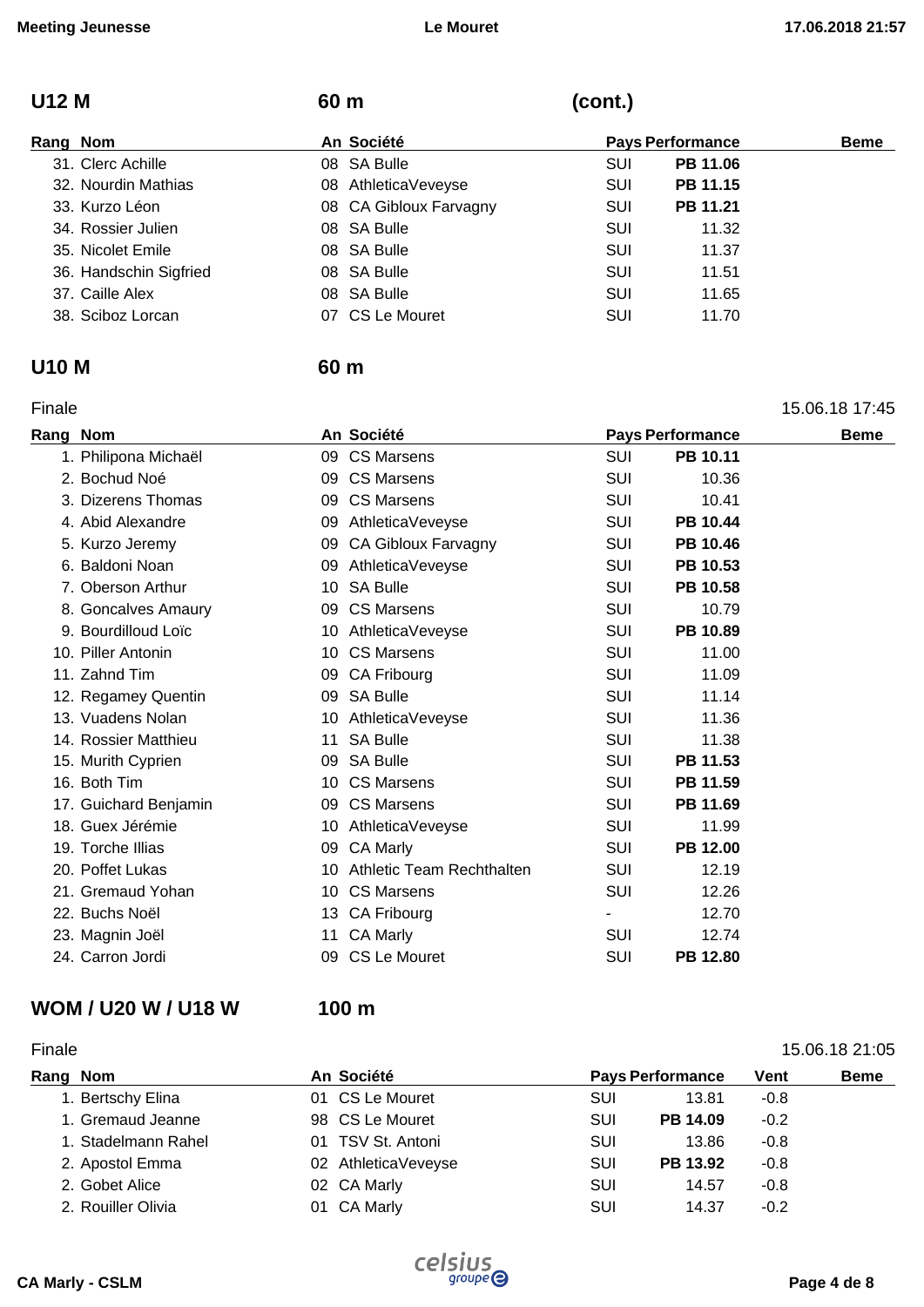#### **WOM / U20 W / U18 W 100 m (cont.)**

| Rang Nom             | An Société          | <b>Pays Performance</b> |        | <b>Beme</b> |
|----------------------|---------------------|-------------------------|--------|-------------|
| 3. Fosserat Christel | 01 AthleticaVeveyse | SUI<br>15.88            | $-0.8$ |             |
| 3. Renevey Constance | 02 CA Belfaux       | SUI<br>14.86            | $-0.2$ |             |
| Widmer Jasmin        | 02 TSV St. Antoni   | SUI<br>DNS              |        |             |

#### **U16 W 80 m**

#### Finale 15.06.18 20:45

#### **Rang Nom An Société Pays Performance Vent Beme**  1. Bischofberger Coline **03 TSV Düdingen** COM SUI 10.75 0.9 2. Philipona Josiane **03 CS Marsens** CS Not all the SUI 11.17 0.9 3. Bortoluzzi Céline 03 AC Murten SUI 11.37 0.9 4. Dubois Valentine 04 AthleticaVeveyse FRA **PB 11.50** 0.0 5. Simitsch Sandrine 03 AC Murten SUI 11.52 0.9 6. Vogt Lisa 04 TV Wünnewil SUI 11.53 -1.2 7. Payer Mathilde **04 FSG Chexbres** COMEX SUI 11.73 -1.2 7. Pidoux Cynthia **11.73** 0.0 9. Fragnière Anaïs 03 CS Marsens SUI **PB 11.78** 0.0 10. Niederhäuser Ivana 04 TSV St. Antoni SUI 11.81 -0.4 11. Hayoz Soraya 03 CS Le Mouret SUI 12.06 0.0 12. Bochud Elise **12.14** -0.4 CS Marsens **SUI** 12.14 -0.4 13. Folly Marie **12.38** -0.4 **03 AC Murten 12.38 -0.4** SUI 12.38 -0.4 14. Wyssmüller Claire **12.52** -1.2 15. Gavillet Lisa 04 CS Marsens SUI **PB 12.58** -1.2 16. Barthélémy Orane **12.64** CS Marsens **SUI** 12.64 -1.2 17. Feldmann Naomi 04 CA Marly SUI 13.11 -0.4 18. Joye Lisa 04 CS Marsens SUI **PB 13.35** -1.2 Folly Axelle **COMPUTE 103 CA Belfaux** COMPUTE SUI DNS

#### **U14 W 60 m**

#### Finale 15.06.18 20:10

| Rang | Nom                     |     | An Société                   | <b>Pays Performance</b> |                | <b>Beme</b> |
|------|-------------------------|-----|------------------------------|-------------------------|----------------|-------------|
|      | 1. Margueron Justine    |     | 06 CS Marsens                | SUI                     | <b>PB 8.84</b> |             |
|      | 2. Tâche Louna          |     | 05 AthleticaVeveyse          | SUI                     | 8.89           |             |
|      | 3. Romanens Elise       |     | 06 CS Marsens                | <b>SUI</b>              | <b>SB 9.30</b> |             |
|      | 4. Schornoz Salomé      |     | 05 CS Marsens                | SUI                     | 9.32           |             |
|      | 5. Krone Maeva          |     | 05 CA Fribourg               | SUI                     | <b>SB 9.35</b> |             |
|      | 6. Murith Elyne         |     | 06 CS Marsens                | <b>SUI</b>              | 9.37           |             |
|      | 6. Rotzetter Eline      |     | 06 Athletic Team Rechthalten | SUI                     | <b>SB 9.37</b> |             |
|      | 8. Gremaud Elsa         |     | 05 CS Le Mouret              | SUI                     | <b>SB 9.42</b> |             |
|      | 9. Hayoz Jasmin         |     | 05 Athletic Team Rechthalten | <b>SUI</b>              | <b>SB 9.44</b> |             |
|      | 10. Betticher Léane     |     | 06 Athletic Team Rechthalten | <b>SUI</b>              | <b>SB 9.49</b> |             |
|      | 10. Huber Anouk         |     | 05 Athletic Team Rechthalten | SUI                     | <b>SB 9.49</b> |             |
|      | 12. Genoud Camille      |     | 05 CS Marsens                | SUI                     | 9.54           |             |
|      | 13. Kern Alicia         |     | 06 AthleticaVeveyse          | SUI                     | 9.98           |             |
|      | 14. Kapeller Gwendoline |     | 06 CA Gibloux Farvagny       | SUI                     | 10.02          |             |
|      | 15. Dubey Chloé         | 05  | <b>AC Murten</b>             | SUI                     | 10.03          |             |
|      | 16. Bracher Aude        | 06. | AthleticaVeveyse             | SUI                     | 10.12          |             |

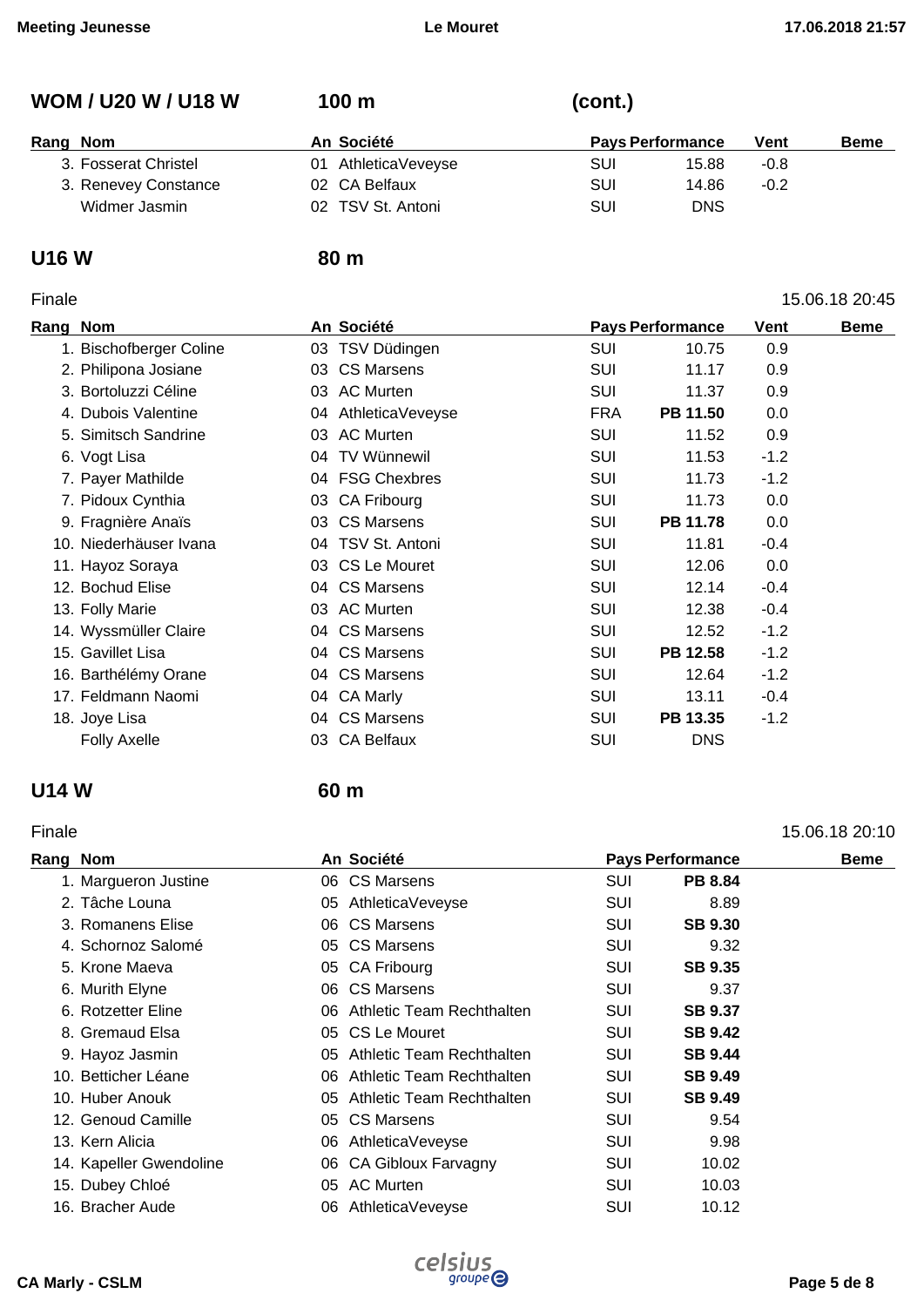# **U14 W 60 m (cont.)**

| Rang Nom |                      | An Société             |            | <b>Pays Performance</b> | <b>Beme</b> |
|----------|----------------------|------------------------|------------|-------------------------|-------------|
|          | 17. Burri Cecile     | 06 TSV Düdingen        | SUI        | 10.22                   |             |
|          | 18. Roubaty Lauriane | 05 CS Le Mouret        | SUI        | 10.25                   |             |
|          | 19. Guillet Agnès    | 06 CS Marsens          | SUI        | 10.30                   |             |
|          | 20. Bissig Léonie    | 05 CS Le Mouret        | <b>SUI</b> | PB 10.39                |             |
|          | 21. Baudin Lucie     | 06 CA Gibloux Farvagny | SUI        | 10.44                   |             |
|          | 22. Murith Marie     | 06 SA Bulle            | SUI        | 10.49                   |             |
|          | 23. Monney Emma      | 06 CA Gibloux Farvagny | SUI        | PB 10.73                |             |
|          | 24. Biland Lou       | 06 CS Le Mouret        | SUI        | <b>PB 10.78</b>         |             |
|          | 25. Hedinger Solène  | 06 AthleticaVeveyse    | <b>SUI</b> | 10.90                   |             |
|          | 26. Beaud Charline   | 06 SA Bulle            | SUI        | 12.16                   |             |
|          | Gabaglio Jade        | 05 CA Belfaux          | SUI        | <b>DNS</b>              |             |
|          | Messerli Céline      | 05 TSV Düdingen        | SUI        | <b>DNS</b>              |             |

### **U12 W 60 m**

#### Finale 15.06.18 19:00

| Rang Nom |                          | An Société                   |            | <b>Pays Performance</b> | <b>Beme</b> |
|----------|--------------------------|------------------------------|------------|-------------------------|-------------|
|          | 1. Bapst Ilona           | 08 Athletic Team Rechthalten | SUI        | PB 10.37                |             |
|          | 1. Bourdilloud Léa       | 07 AthleticaVeveyse          | SUI        | <b>SB 9.37</b>          |             |
|          | 1. Gedik Ilkay           | 07 CS Le Mouret              | <b>SUI</b> | PB 10.31                |             |
|          | 1. Habegger Eva          | 07 SA Bulle                  | SUI        | <b>PB 9.74</b>          |             |
|          | 1. Hedinger Marjane      | 08 AthleticaVeveyse          | SUI        | PB 10.76                |             |
|          | 1. Jaquier Noémie        | 07 CS Le Mouret              | SUI        | PB 10.05                |             |
|          | 1. Molleyres Agnès       | 08 AthleticaVeveyse          | SUI        | 10.67                   |             |
|          | 1. Mülhauser Emma Louise | 07 CA Fribourg               | SUI        | <b>PB 9.88</b>          |             |
|          | 1. Niggli Shana          | 07 AthleticaVeveyse          | SUI        | 10.36                   |             |
|          | 1. Oberson Alexia        | 08 AthleticaVeveyse          | <b>SUI</b> | PB 10.31                |             |
|          | 1. Perraudin Sara        | 07 CA Gibloux Farvagny       | <b>SUI</b> | PB 9.79                 |             |
|          | 1. Torche Emma           | 08 CA Marly                  | <b>SUI</b> | PB 11.67                |             |
|          | 2. Andrade Laura         | 07 CS Le Mouret              | <b>POR</b> | <b>SB 10.28</b>         |             |
|          | 2. Bapst Lucile          | 08 TSV Düdingen              | SUI        | 9.42                    |             |
|          | 2. Brahier-Lehmann Elisa | 07 FSG Chexbres              | <b>SUI</b> | 10.77                   |             |
|          | 2. Buntschu Julia        | 08 Athletic Team Rechthalten | SUI        | PB 9.93                 |             |
|          | 2. CLAUDE Emy            | 07 CS Le Mouret              | <b>SUI</b> | 9.87                    |             |
|          | 2. Cudré-Mauroux Elodie  | 08 CS Le Mouret              | SUI        | 10.53                   |             |
|          | 2. Hayoz Mia             | 07 CS Le Mouret              | <b>SUI</b> | 10.41                   |             |
|          | 2. Huber Lucy            | 08 Athletic Team Rechthalten | SUI        | PB 11.83                |             |
|          | 2. Marthe Elia           | 08 CS Le Mouret              | SUI        | 10.66                   |             |
|          | 2. Meuwly Abygaëlle      | 08 CA Gibloux Farvagny       | SUI        | 11.18                   |             |
|          | 2. Pinto Laura           | 08 AthleticaVeveyse          | <b>POR</b> | PB 10.81                |             |
|          | 2. Vial Clémence         | 07 CS Marsens                | SUI        | PB 9.89                 |             |
|          | 3. Boschung Emeline      | 07 CA Gibloux Farvagny       | SUI        | 11.69                   |             |
|          | 3. Eltschinger Soraya    | 07 CA Fribourg               | SUI        | 10.88                   |             |
|          | 3. Hammel Méline         | 07 AthleticaVeveyse          | <b>SUI</b> | 9.47                    |             |
|          | 3. Lisboa Caetano leva   | 07 SA Bulle                  | SUI        | PB 10.71                |             |
|          | 3. Margueron Léane       | 08 CS Marsens                | SUI        | 10.53                   |             |
|          | 3. Marro Céleste         | 07 CS Marsens                | <b>SUI</b> | 9.92                    |             |
|          | 3. Mauron Aliya          | 08 TSV Düdingen              | SUI        | 10.20                   |             |
|          | 3. Piccand Oriane        | 07 CS Le Mouret              | SUI        | 11.23                   |             |
|          |                          |                              |            |                         |             |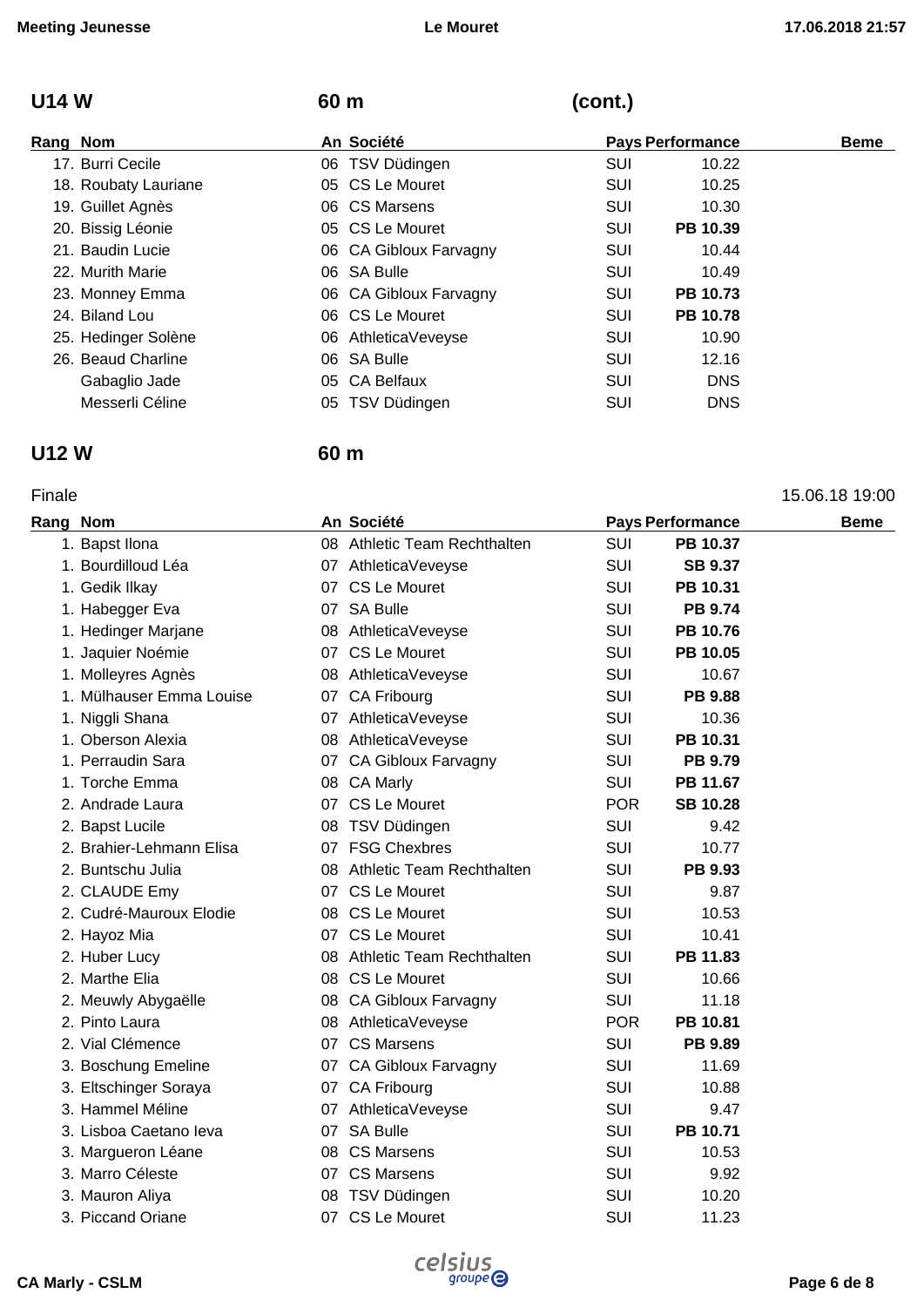# **U12 W 60 m (cont.)**

| Rang Nom |                       |    | An Société                |            | <b>Pays Performance</b> | <b>Beme</b> |
|----------|-----------------------|----|---------------------------|------------|-------------------------|-------------|
|          | 3. Poget Auréane      |    | 08 AthleticaVeveyse       | <b>SUI</b> | PB 10.01                |             |
|          | 3. Rizzo Francesca    | 07 | <b>SA Bulle</b>           | SUI        | 10.32                   |             |
|          | 3. Savary Julie       |    | 07 CS Marsens             | SUI        | 10.68                   |             |
|          | 3. Sciboz Eve         |    | 07 CS Le Mouret           | SUI        | 12.21                   |             |
|          | 4. Bugnon Olga        |    | 08 CA Gibloux Farvagny    | <b>SUI</b> | 12.71                   |             |
|          | 4. Genoud Léa         |    | 07 AthleticaVeveyse       | SUI        | 10.25                   |             |
|          | 4. Hendry Seraina     |    | 08 TSV Düdingen           | <b>SUI</b> | 9.86                    |             |
|          | 4. Menetre Eve        |    | 08 CA Fribourg            | SUI        | 11.89                   |             |
|          | 4. Oberson Audrey     |    | 07 CS Marsens             | SUI        | 11.36                   |             |
|          | 4. Reynaud Louise     |    | 08 CA Marly               | SUI        | 11.42                   |             |
|          | 4. Romanens Lynda     |    | 07 CS Marsens             | <b>SUI</b> | 10.71                   |             |
|          | 4. Thonney Mélanie    |    | 08 FSG Chexbres           | <b>SUI</b> | 11.74                   |             |
|          | 4. Van der burgt Inès |    | 07 CA Gibloux Farvagny    | <b>NED</b> | 10.10                   |             |
|          | 4. Veri Charlotte     | 08 | AthleticaVeveyse          | SUI        | 10.15                   |             |
|          | 4. Wild Eve-Marie     | 07 | <b>CA Marly</b>           | SUI        | 10.81                   |             |
|          | Rauber Liv            | 07 | Athletic Team Rechthalten | <b>SUI</b> | <b>DNS</b>              |             |

#### **U10 W 60 m**

#### Finale 15.06.18 18:05

| Rang Nom |                          |    | An Société                       |            | <b>Pays Performance</b> | <b>Beme</b> |
|----------|--------------------------|----|----------------------------------|------------|-------------------------|-------------|
|          | 1. Philipona Lenya Maria |    | 09 Athletic Team Rechthalten     | <b>SUI</b> | 10.29                   |             |
|          | 2. Murith Sohane         |    | 09 CS Marsens                    | SUI        | 10.35                   |             |
|          | 3. Crausaz Angélique     |    | 09 Athletic Team Rechthalten     | <b>SUI</b> | 10.40                   |             |
|          | 4. Tercier Célia         |    | 10 SA Bulle                      | <b>SUI</b> | 10.45                   |             |
|          | 5. Fillistorf Leonie     | 10 | <b>Athletic Team Rechthalten</b> | SUI        | 10.50                   |             |
|          | 5. Gabaglio Luna         |    | 09 CA Belfaux                    | SUI        | 10.50                   |             |
|          | 7. Minguely Zoé          |    | 10 CS Le Mouret                  | <b>SUI</b> | PB 10.53                |             |
|          | 8. Clerc Anna            |    | 10 SA Bulle                      | <b>SUI</b> | PB 10.73                |             |
|          | 9. Chavaillaz Loane      |    | 09 CA Gibloux Farvagny           | SUI        | PB 10.85                |             |
|          | 10. Marro Joséphine      |    | 09 CS Marsens                    | <b>SUI</b> | <b>PB 10.86</b>         |             |
|          | 11. Maccariello Chloé    |    | 10 CS Le Mouret                  | <b>SUI</b> | PB 10.91                |             |
|          | 12. Burri Marie          | 09 | TSV Düdingen                     | <b>SUI</b> | 10.96                   |             |
|          | 13. Bovier Clémentine    |    | 09 CA Gibloux Farvagny           | SUI        | PB 10.97                |             |
|          | 14. Marthe Leonie        |    | 10 CS Le Mouret                  | SUI        | PB 11.02                |             |
|          | 15. CLAUDE Margaux       |    | 09 CS Le Mouret                  | SUI        | 11.51                   |             |
|          | 16. Descloux Alexane     |    | 09 CA Gibloux Farvagny           | <b>SUI</b> | PB 11.56                |             |
|          | 17. Abid Soumaya         |    | 10 AthleticaVeveyse              | SUI        | PB 11.61                |             |
|          | 18. Martignoni Elsa      |    | 09 CA Gibloux Farvagny           | SUI        | PB 11.66                |             |
|          | 19. Minguely Nora        |    | 12 CS Le Mouret                  | SUI        | 11.68                   |             |
|          | 19. Waeber Lyah          |    | 09 Athletic Team Rechthalten     | SUI        | 11.68                   |             |
|          | 21. Carvalho Lana        |    | 09 CS Marsens                    | <b>SUI</b> | 11.73                   |             |
|          | 22. Clerc Elena          |    | 11 CS Le Mouret                  | SUI        | PB 11.79                |             |
|          | 23. Buchs Elie           |    | 09 CA Fribourg                   | SUI        | 11.84                   |             |
|          | 24. Egger Zohra          |    | 10 CA Gibloux Farvagny           | <b>SUI</b> | PB 11.93                |             |
|          | 25. Bigler Saya          |    | 10 CA Gibloux Farvagny           | <b>SUI</b> | PB 11.98                |             |
|          | 26. Pasquier Ellyne      |    | 09 CA Gibloux Farvagny           | <b>SUI</b> | 12.14                   |             |
|          | 27. Rizzo Alessandra     |    | 11 SA Bulle                      | <b>ITA</b> | PB 12.85                |             |
|          | 28. Vuadens Mégane       | 11 | AthleticaVeveyse                 | SUI        | 13.08                   |             |